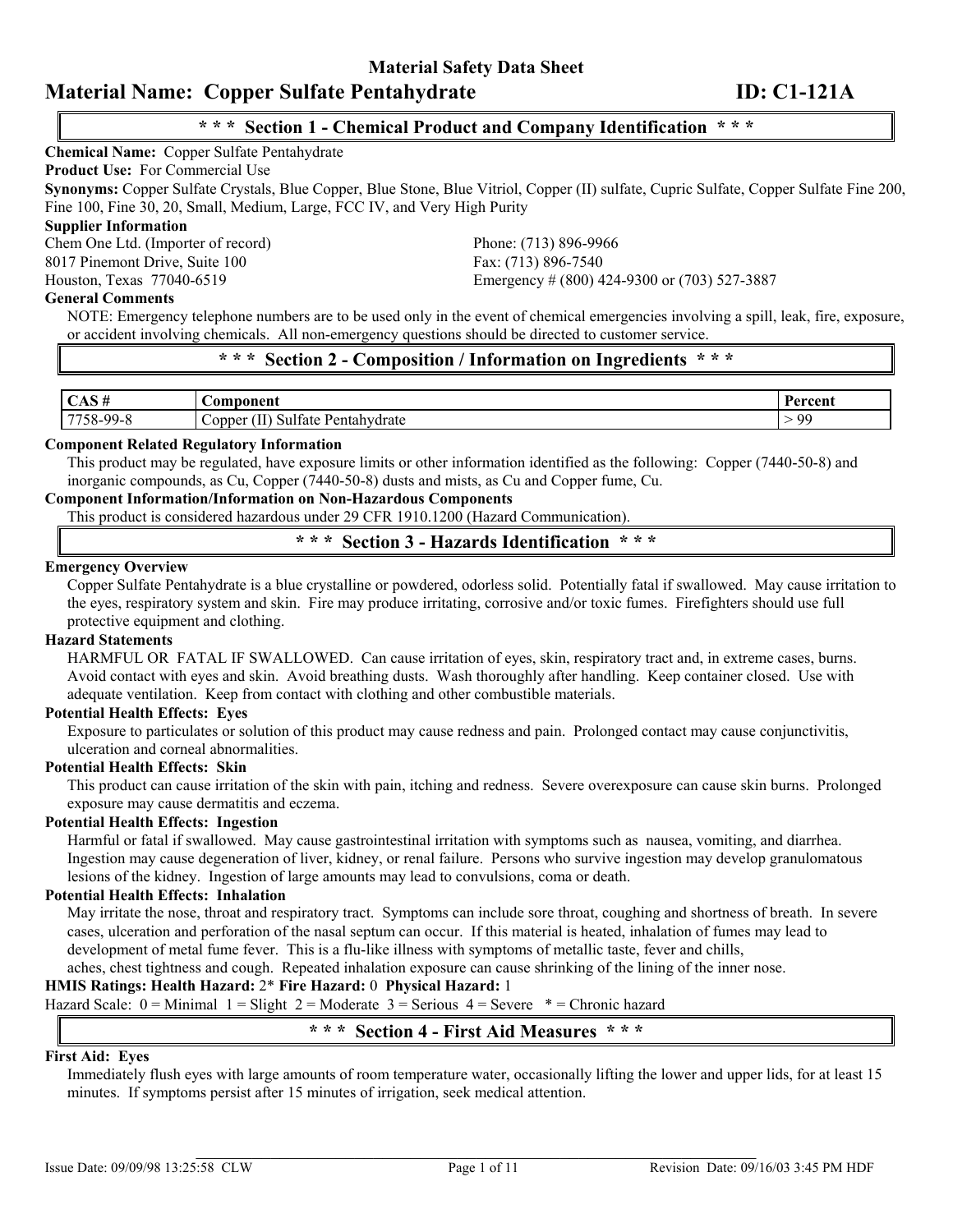# **\* \* \* Section 4 - First Aid Measures (Continued) \* \* \***

### **First Aid: Skin**

Remove all contaminated clothing. For skin contact, wash thoroughly with soap and water for at least 20 minutes. Seek immediate medical attention if irritation develops or persists.

### **First Aid: Ingestion**

DO NOT INDUCE VOMITING. Have victim rinse mouth thoroughly with water, if conscious. Never give anything by mouth to a victim who is unconscious or having convulsions. Contact a physician or poison control center immediately.

#### **First Aid: Inhalation**

Remove source of contamination or move victim to fresh air. Apply artificial respiration if victim is not breathing. Do not use mouth-to-mouth method if victim ingested or inhaled the substance; induce artificial respiration with the aid of a pocket mask equipped with a one-way valve or other proper respiratory medical device. Administer oxygen if breathing is difficult. Get immediate medical attention.

#### **First Aid: Notes to Physician**

Provide general supportive measures and treat symptomatically. Basic Treatment: Establish a patent airway. Suction if necessary. Watch for signs of respiratory insufficiency and assist ventilations if necessary. Administer oxygen by non-rebreather mask at 10 to 15 L/minutes. Monitor for shock and treat if necessary. For eye contamination, flush eyes immediately with water. Irrigate each eye continuously with normal saline during transport. Do not use emetics. For ingestion, rinse mouth and administer 5 mL/kg up to 200 mL of water for dilution if the patient can swallow, has a strong gag reflex, and does not drool. Administer activated charcoal. Advanced Treatment: Consider orotracheal or nasotracheal intubation for airway control in the patient who is unconscious. Start an IV with lactated Ringer's SRP: "To keep open", minimal flow rate. Watch for signs of fluid overload. For hypotension with signs of hypovolemia, administer fluid cautiously. Consider vasopressors if hypotensive with a normal fluid volume. Watch for signs of fluid overload. Use proparacaine, hydrochloride to assist eye irrigation.

# **\* \* \* Section 5 - Fire Fighting Measures \* \* \***

## **Flash Point:** Not flammable **Method Used:** Not applicable **Upper Flammable Limit (UEL):** Not applicable **Lower Flammable Limit (LEL):** Not applicable **Auto Ignition:** Not applicable **Flammability Classification:** Not applicable **Rate of Burning:** Not applicable **General Fire Hazards** Copper Sulfate Pentahydrate is not combustible, but may decompose in the heat of a fire to produce corrosive and/ or toxic fumes. **Hazardous Combustion Products** Sulfur oxides and copper fumes. **Extinguishing Media** Use methods for surrounding fire. **Fire Fighting Equipment/Instructions** Firefighters should wear full protective clothing including self-contained breathing apparatus. Runoff from fire control or dilution water may be corrosive and/or toxic and cause pollution. **NFPA Ratings: Health:** 2 **Fire:** 0 **Reactivity:** 1 **Other:** Hazard Scale:  $0 =$  Minimal  $1 =$  Slight  $2 =$  Moderate  $3 =$  Serious  $4 =$  Severe **\* \* \* Section 6 - Accidental Release Measures \* \* \* Containment Procedures** Stop the flow of material, if this can be done without risk. Contain the discharged material. If sweeping of a contaminated area is

necessary use a dust suppressant agent, which does not react with product (see Section 10 for incompatibility information).

#### **Clean-Up Procedures**

Wear appropriate protective equipment and clothing during clean-up. Shovel the material into waste container. Thoroughly wash the area after a spill or leak clean-up. Prevent spill rinsate from contamination of storm drains, sewers, soil or groundwater.

#### **Evacuation Procedures**

Evacuate the area promptly and keep upwind of the spilled material. Isolate the spill area to prevent people from entering. Keep materials which can burn away from spilled material. In case of large spills, follow all facility emergency response procedures.

#### **Special Procedures**

Remove soiled clothing and launder before reuse. Avoid all skin contact with the spilled material. Have emergency equipment readily available.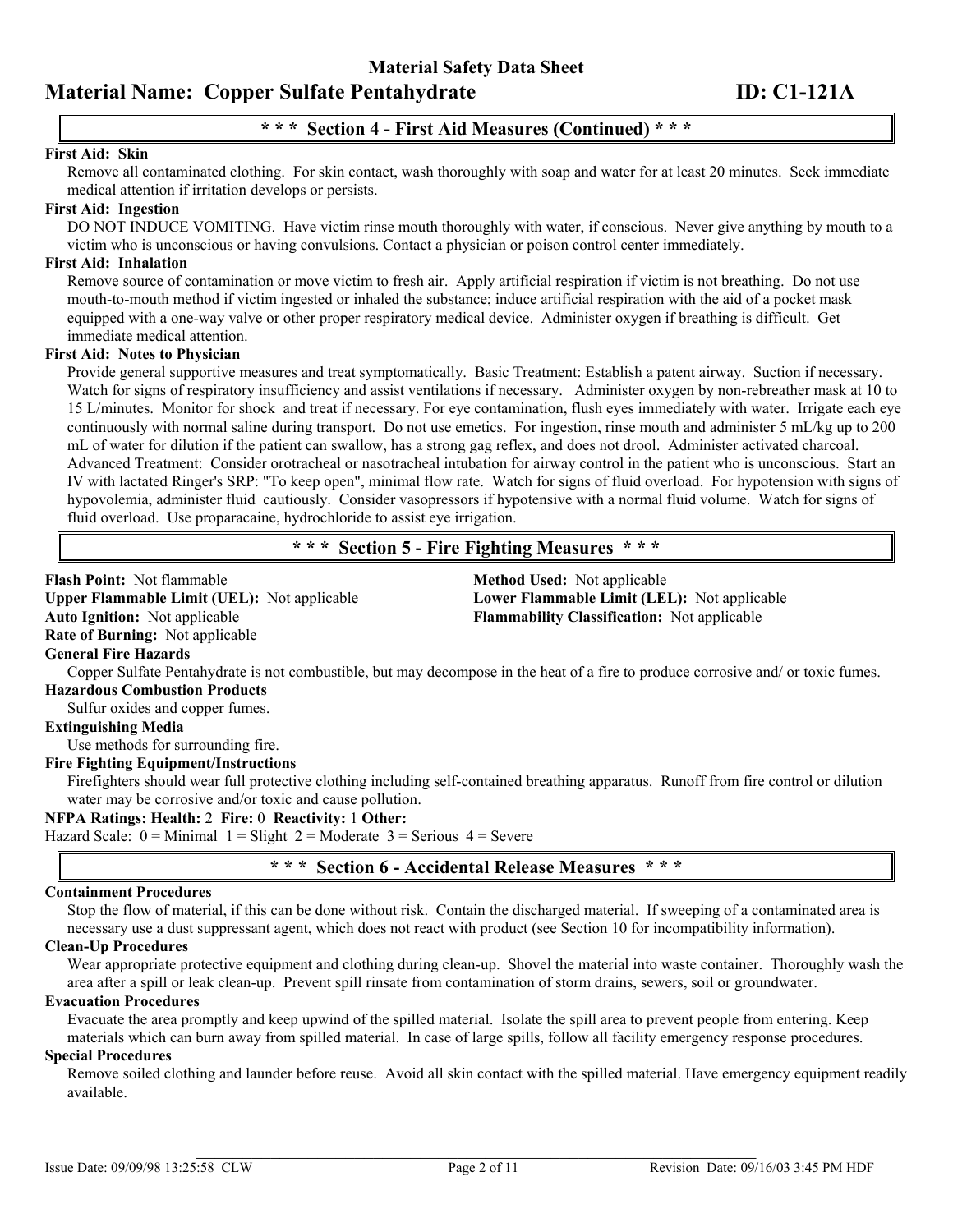# **\* \* \* Section 7 - Handling and Storage \* \* \***

#### **Handling Procedures**

It is a violation of Federal Law to use this product in a manner inconsistent with its labeling, when used as a pesticide. Do not breathe dust. Avoid all contact with skin and eyes. Use this product only with adequate ventilation. Wash thoroughly after handling.

#### **Storage Procedures**

Keep in original container in locked storage area. Keep container tightly closed when not in use. Store containers in a cool, dry location, away from direct sunlight, sources of intense heat, or where freezing is possible. Material should be stored in secondary containers or in a diked area, as appropriate. Store containers away from incompatible chemicals (see Section 10, Stability and Reactivity). Storage areas should be made of fire-resistant materials. Post warning and "NO SMOKING" signs in storage and use areas, as appropriate. Use corrosion-resistant structural materials, lighting, and ventilation systems in the storage area. Floors should be sealed to prevent absorption of this material. Have appropriate extinguishing equipment in the storage area (i.e., sprinkler system, portable fire extinguishers). Empty containers may contain residual particulates; therefore, empty containers should be handled with care. Do not cut, grind, weld, or drill near this container. Never store food, feed, or drinking water in containers that held this product. Keep this material away from food, drink and animal feed. Inspect all incoming containers before storage, to ensure containers are properly labeled and not damaged. Do not store this material in open or unlabeled containers. Limit quantity of material stored. Store in suitable containers that are corrosion-resistant.

### **\* \* \* Section 8 - Exposure Controls / Personal Protection \* \* \***

#### **Exposure Guidelines**

**A: General Product Information**

Follow the applicable exposure limits.

# **B: Component Exposure Limits**

**The exposure limits given are for Copper & Inorganic Compounds, as Cu (7440-50-8), Copper fume as Cu or Copper dusts and mists, as Cu.**

ACGIH:  $1 \text{ mg/m}^3 \text{ TWA}$  (dusts & mists)

 $0.2 \text{ mg/m}^3$  TWA (fume)

OSHA:  $1 \text{ mg/m}^3$  TWA (dusts & mists)

 $0.1 \text{ mg/m}^3$  TWA (fume)

NIOSH:  $1 \text{ mg/m}^3$  TWA (dusts & mists)

 $0.1 \text{ mg/m}^3$  TWA (fume)

#### DFG MAKs  $T_1 \text{mg/m}^3$  TWA Peak,  $2 \cdot MAK$  15 minutes, average value, 1-hr interval (copper and inorganic copper compounds)

0.1 mg/m<sup>3</sup> TWA Peak, 2•MAK15 minutes, average value, 1-hr interval (fume)

#### **Engineering Controls**

Use mechanical ventilation such as dilution and local exhaust. Use a corrosion-resistant ventilation system and exhaust directly to the outside. Supply ample air replacement. Provide dust collectors with explosion vents.

*The following information on appropriate Personal Protective Equipment is provided to assist employers in complying with OSHA regulations found in 29 CFR Subpart I (beginning at 1910.132). Please reference applicable regulations and standards for relevant details.* 

#### **PERSONAL PROTECTIVE EQUIPMENT**

#### **Personal Protective Equipment: Eyes/Face**

Wear safety glasses with side shields (or goggles) and a face shield, if this material is made into solution. If necessary, refer to U.S. OSHA 29 CFR 1910.133.

### **Personal Protective Equipment: Skin**

Wear chemically-impervious gloves, made of any waterproof material, boots and coveralls to avoid skin contact. If necessary, refer to U.S. OSHA 29 CFR 1910.138.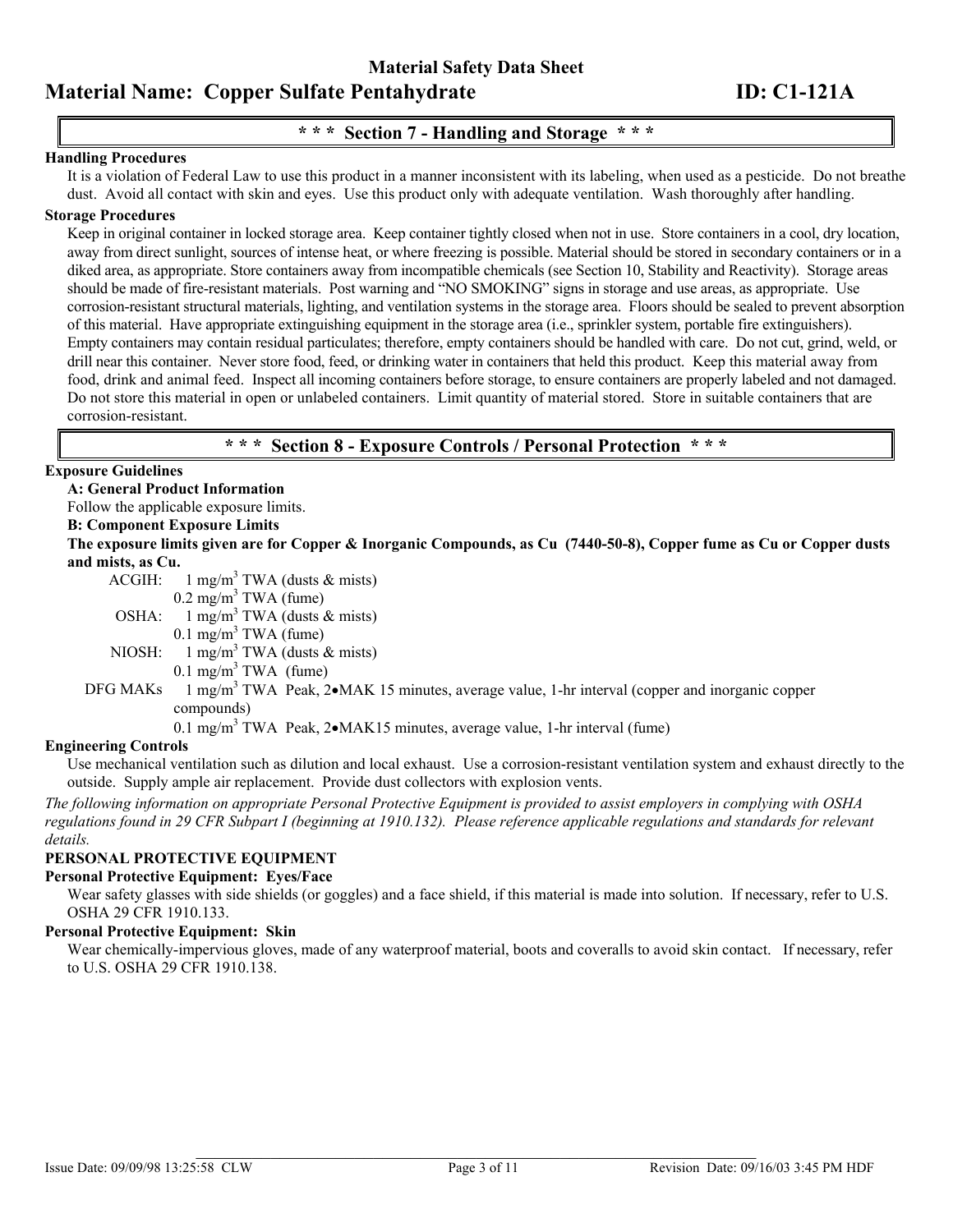**Material Safety Data Sheet** 

# **Material Name: Copper Sulfate Pentahydrate ID: C1-121A**

# **\* \* \* Section 8 - Exposure Controls / Personal Protection (Continued) \* \* \***

# **Personal Protective Equipment: Respiratory**

If airborne concentrations are above the applicable exposure limits, use NIOSH-approved respiratory protection. If respiratory protection is needed, use only protection authorized in the U.S. Federal OSHA Standard (29 CFR 1910.134), applicable U.S. State regulations. Oxygen levels below 19.5% are considered IDLH by OSHA. In such atmospheres, use of a full-facepiece pressure/demand SCBA or a full facepiece, supplied air respirator with auxiliary self-contained air supply is required under OSHA's Respiratory Protection Standard (1910.134-1998). The following NIOSH Guidelines for Copper dust and mists (as Cu) are presented for further information. Up to 5 mg/m<sup>3</sup>: Dust and mist respirator.

Up to 10 mg/m<sup>3</sup>: Any dust and mist respirator except single-use and quarter mask respirators or any SAR.

Up to 25 mg/m<sup>3</sup>: SAR operated in a continuous-flow mode or powered air-purifying respirator with a dust and mist filter(s).

Up to 50 mg/m<sup>3</sup>: Air purifying, full-facepiece respirator with high-efficiency particulate filter(s), any powered air-purifying respirator with tight-fitting facepiece and high-efficiency particulate filter(s) or full-facepiece SCBA, or full-facepiece SAR.

Up to  $100 \text{ mg/m}^3$ : Positive pressure, full-facepiece SAR.

Emergency or Planned Entry into Unknown Concentrations or IDLH Conditions: Positive pressure, full-facepiece SCBA, or positive pressure, full-facepiece SAR with an auxiliary positive pressure SCBA.

Escape: Full-facepiece respirator with high-efficiency particulate filter(s), or escape-type SCBA.

NOTE: The IDLH concentration for Copper dusts and mists (as Cu) is  $100 \text{ mg/m}^3$ .

### **Personal Protective Equipment: General**

Wash hands thoroughly after handling material. Do not eat, drink or smoke in work areas. Have a safety shower or eye-wash fountain available. Use good hygiene practices when handling this material including changing and laundering work clothing after use. Discard contaminated shoes and leather goods.

# **\* \* \* Section 9 - Physical & Chemical Properties \* \* \***

#### **Physical Properties: Additional Information**

The data provided in this section are to be used for product safety handling purposes. Please refer to Product Data Sheets, Certificates of Conformity or Certificates of Analysis for chemical and physical data for determinations of quality and for formulation purposes.

|                                       | <b>Appearance:</b> Blue crystals or powder                 |                                                      | <b>Odor:</b> Odorless                                       |
|---------------------------------------|------------------------------------------------------------|------------------------------------------------------|-------------------------------------------------------------|
| <b>Physical State:</b> Solid          |                                                            |                                                      | $pH: 3.7-4.2$ (10% soln.)                                   |
|                                       | Vapor Pressure: 20 torr at 22.5 deg C                      | Vapor Density: 8.6                                   |                                                             |
|                                       | <b>Boiling Point:</b> 560 deg C (1040 deg F) [decomposes]  | <b>Freezing/Melting Point:</b> 150 deg C (302 deg F) |                                                             |
|                                       | <b>Solubility (H2O):</b> 31.6 g/100 cc ( $\omega$ ) deg C) |                                                      | <b>Specific Gravity:</b> 2.28 $\omega$ 15.6 deg C (H2O = 1) |
| <b>Softening Point:</b> Not available |                                                            | Particle Size: Various                               |                                                             |
| Molecular Weight: 249.68              |                                                            | <b>Bulk Density:</b> Not available                   |                                                             |
|                                       |                                                            | <b>Chemical Formula:</b> CuSO4*5H2O                  |                                                             |

# **\* \* \* Section 10 - Chemical Stability & Reactivity Information \* \* \***

#### **Chemical Stability**

Copper Sulfate Pentahydrate is hygroscopic, but stable when kept dry, under normal temperature and pressures.

### **Chemical Stability: Conditions to Avoid**

Avoid high temperatures, exposure to air and incompatible materials.

#### **Incompatibility**

Copper Sulfate causes hydroxylamine to ignite and the hydrated salt is vigorously reduced. Solutions of sodium hypobromite are decomposed by powerful catalytic action of cupric ions, even as impurities. . Copper salts, including Copper Sulfate may react to form explosive acetylides when in contact with acetylene or nitromethane. Contact with reducing agents, can cause a vigorous reaction, especially in solution. This product can corrode aluminum, steel and iron. Copper Sulfate Pentahydrate is incompatible with magnesium, strong bases, alkalines, phosphates, acetylene, hydrazine, and zirconium.

### **Hazardous Decomposition**

Sulfur oxides and Copper oxides.

### **Hazardous Polymerization**

Will not occur.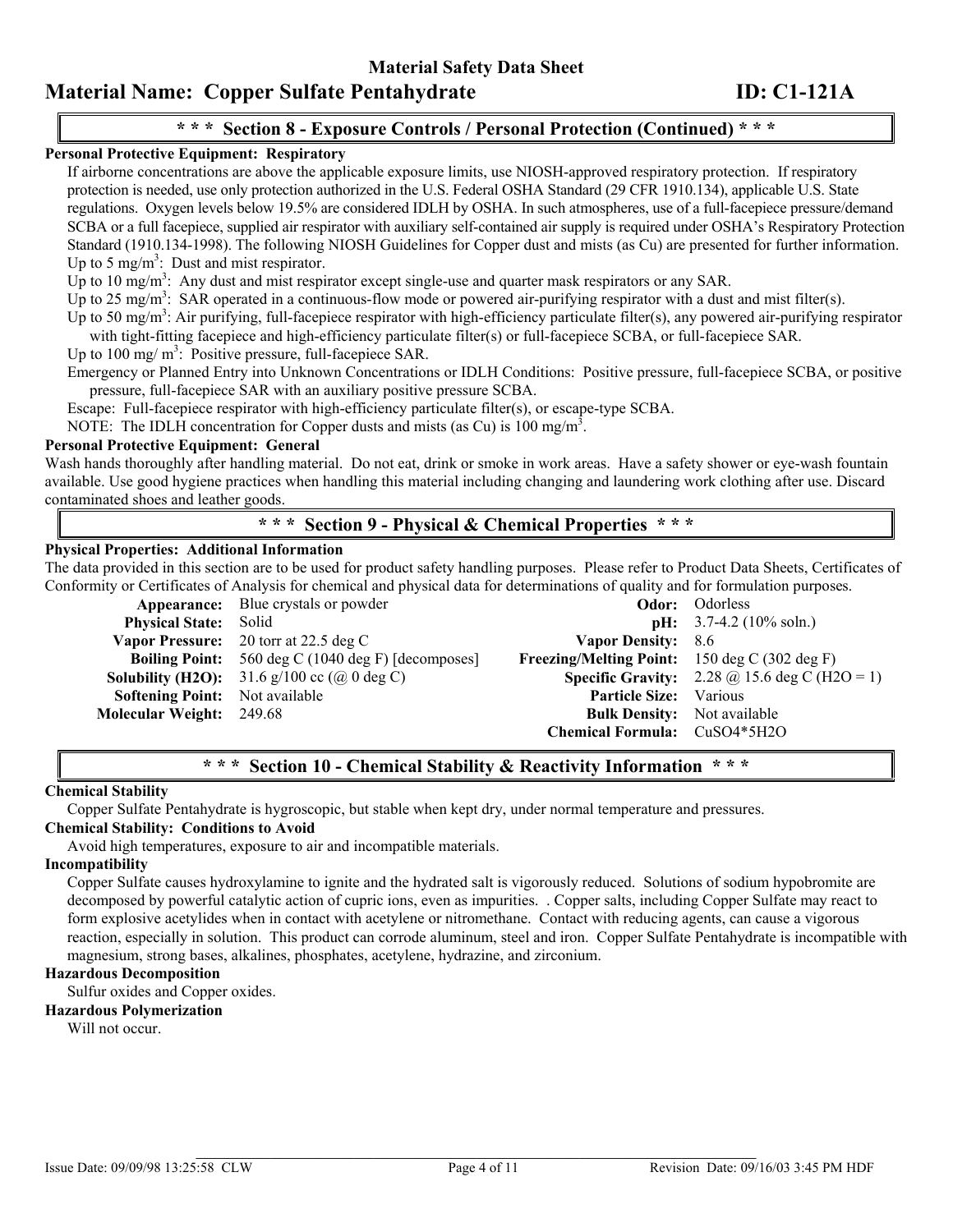# **\* \* \* Section 11 - Toxicological Information \* \* \***

# **Acute and Chronic Toxicity**

#### **A: General Product Information**

Acute toxicity is largely due to the caustic (alkaline) properties of this material. Harmful or fatal if swallowed. Product is an eye and skin irritant, and may cause burns. Product is a respiratory tract irritant, and inhalation may cause nose irritation, sore throat, coughing, and chest tightness and possibly, ulceration and perforation of the nasal septum.

Chronic: Long term skin overexposure to this product may lead to dermatitis and eczema. Prolonged or repeated eye contact may cause conjunctivitis and possibly corneal abnormalities. Chronic overexposure to this product may cause liver and kidney damage, anemia and other blood cell abnormalities.

#### **B: Component Analysis - LD<sub>50</sub>/LC<sub>50</sub>**

#### **Copper Sulfate Pentahydrate (7758-99-8)**

Oral-rat  $LD_{50}$ : = 300 mg/kg; Intraperitoneal-Rat  $LD_{50}$ : 18,700 mg/kg; Intraperitoneal-rat  $LD_{50}$ : 20 mg/kg; Subcutaneous-rat  $LD_{50}$ : 43 mg/kg; Intravenous-rat LD<sub>50</sub>: 48900 µg/kg; Unreported-rat LD<sub>50</sub>: 520 mg/kg; Oral-mouse LD<sub>50</sub>: 369 mg/kg; Intraperitoneal-Mouse LD<sub>50</sub>: 33 mg/kg; Intraperitoneal-mouse LD<sub>50</sub>: 7182 µg/kg; Intravenous-mouse LD<sub>50</sub>: 23300 µg/kg

### **B: Component Analysis - TDLo/LDLo**

#### **Copper Sulfate Pentahydrate (7758-99-8)**

Oral-man LDLo: 857 mg/kg; Oral-Human LDLo: 50 mg/kg: Behavioral: somnolence (general depressed activity); Kidney, Urethra, Bladder: changes in tubules (including acute renal failure, acute tubular necrosis); Blood: hemorrhage; Oral-Human TDLo: 11 mg/kg: Gastrointestinal: gastritis; Gastrointestinal: hypermotility, diarrhea, nausea or vomiting; Oral-Human TDLo: 272 mg/kg: liver, kidney, Blood effects; Oral-Human LDLo: 1088 mg/kg; Oral-child : 150 mg/kg: Kidney, Urethra, Bladder: changes in tubules (including acute renal failure, acute tubular ; necrosis); Blood: other hemolysis with or without anemia; unknown-Man LDLo: 221 mg/kg; Oral-Woman TDLo: 2400 mg/kg/day: Gastrointestinal tract effects; DNA Inhibition-Human: lymphocyte 76 mmol/L; Oral-woman LDLo: 100 mg/kg: Vascular: Blood pressure lowering not characterized in autonomic section; Liver: hepatitis (hepatocellular necrosis), diffuse; Kidney, Urethra, Bladder: changes in tubules (including acute renal failure, acute tubular necrosis); Oral-Human LDLo: 143 mg/kg: Pulmonary system effects, Gastrointestinal tract effects ;Oral-rat TDLo: 915 mg/kg/1 year-intermittent: Cardiac: changes in coronary arteries; Blood: changes in serum composition (e.g. TP, bilirubin, cholesterol; Oral-rat TDLo: 157 mg/kg/6 weeks-intermittent: Endocrine: changes in adrenal weight; Nutritional and Gross Metabolic: weight loss or decreased weight gain; Biochemical: Enzyme inhibition, induction, or change in blood or tissue levels: dehydrogenases; Oral-rat TDLo: 7530 mg/kg/30 days-intermittent: Blood: changes in serum composition (e.g. TP, bilirubin, cholesterol); Blood: changes in erythrocyte (RBC) count; Biochemical: Enzyme inhibition, induction, or change in blood or tissue levels:- multiple enzyme effect; Oral-rat TDLo: 2 gm/kg/20 days-intermittent: Liver: other changes; Biochemical: Enzyme inhibition, induction, or change in blood or tissue levels: phosphatases, Enzyme inhibition, induction, or change in blood or tissue levels; Intraperitoneal-rat TDLo: 791 mg/kg/18 weeks-intermittent: Nutritional and Gross Metabolic: weight loss or decreased weight gain; Intraperitoneal-rat TDLo: 7500 µg/kg: female 3 day(s) after conception: Reproductive: Fertility: other measures of fertility; Subcutaneousrat TDLo: 12768 µg/kg: male 1 day(s) pre-mating: Reproductive: Paternal Effects: testes, epididymis, sperm duct; Intratesticular-rat TDLo: 3192 µg/kg: male 1 day(s) pre-mating: Reproductive: Paternal Effects: spermatogenesis (incl. genetic material, sperm morphology, motility, and count), testes, epididymis, sperm duct; Oral-mouse TDLo: 3 gm/kg/8 weeks-continuous: Blood: changes in spleen; Immunological Including Allergic: decrease in cellular immune response, decrease in humoral immune response; Oral-mouse TDLo: 2 gm/kg/3 weekscontinuous: Blood: changes in spleen; Immunological Including Allergic: decrease in cellular immune response, decrease in humoral immune response; Subcutaneous-mouse LDLo: 500 µg/kg; Subcutaneous-mouse TDLo: 12768 µg/kg: male 30 day(s) pre-mating: Reproductive: Paternal Effects: testes, epididymis, sperm duct; Intravenous-mouse TDLo: 3200 µg/kg: female 8 day(s) after conception: Reproductive: Effects on Embryo or Fetus: fetotoxicity (except death, e.g., stunted fetus), Specific Developmental Abnormalities: Central Nervous System, cardiovascular (circulatory) system; Intravenous-mouse TDLo: 3200 µg/kg: female 7 day(s) after conception: Reproductive: Fertility: post-implantation mortality (e.g. dead and/or resorbed implants per total number of implants); Oral-Dog, adult LDLo: 60 mg/kg; Intravenous-guinea pig TDLo: 2 mg/kg; Subcutaneous-Guinea Pig, adult LDLo: 62 mg/kg; Oral-Pigeon LDLo: 1000 mg/kg; Oral-Domestic animals (Goat, Sheep) LDLo: 5 mg/kg; Oral-Bird-wild species LDLo: 300 mg/kg; Intravenous-frog LDLo: 25 mg/kg; Parenteral-chicken TDLo: 10 mg/kg: Tumorigenic: equivocal tumorigenic agent by RTECS criteria; Endocrine: tumors; Oral-pig TDLo: 140 mg/kg: female 1-15 week(s) after conception, lactating female 4 week(s) post-birth: Reproductive: Effects on Newborn: biochemical and metabolic; Intravenous-hamster TDLo: 2130  $\mu$ g/kg: female 8 day(s) after conception: Reproductive: Fertility: postimplantation mortality (e.g. dead and/or resorbed implants per total number of implants), Specific Developmental Abnormalities: Central Nervous System, body wall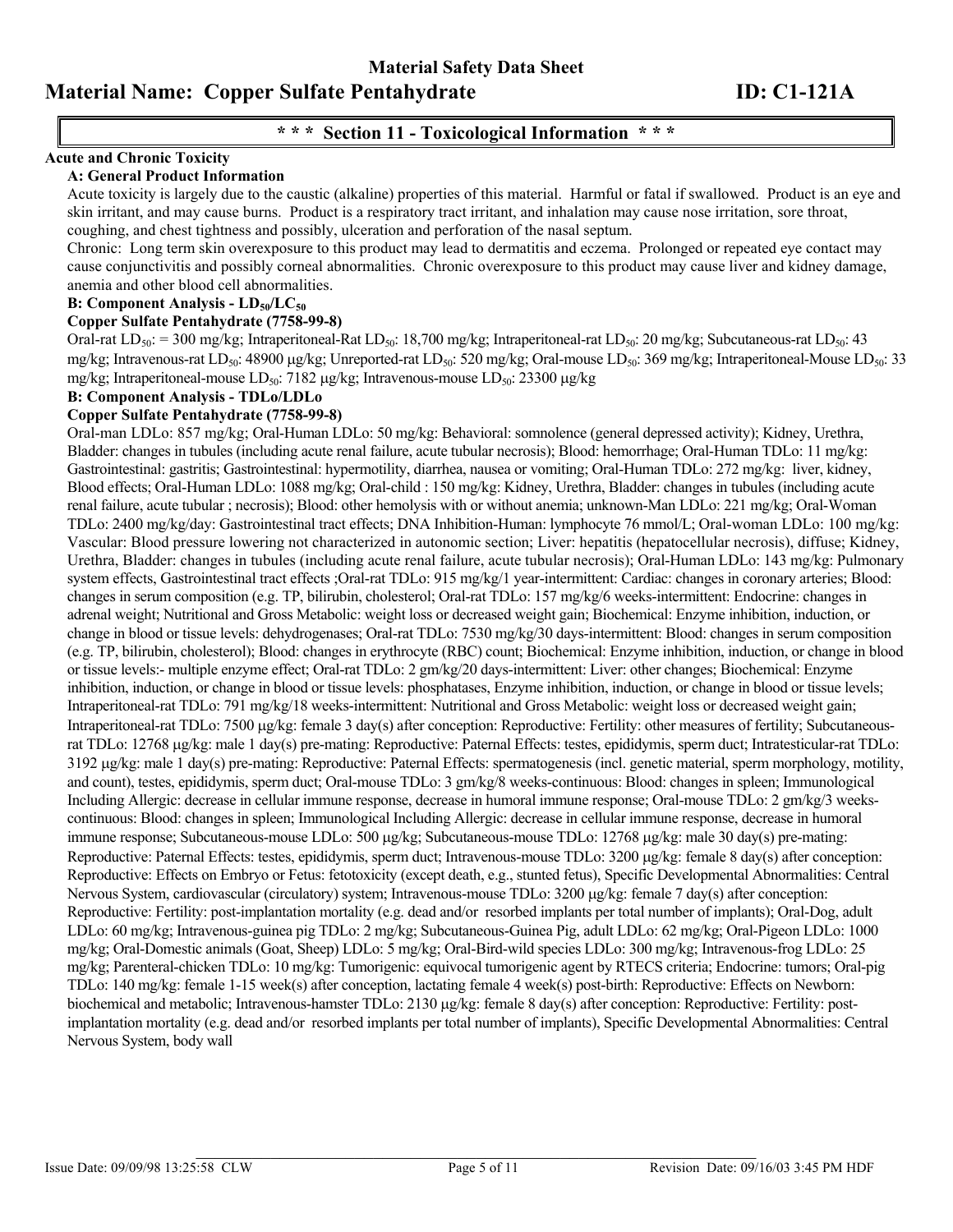# **\* \* \* Section 11 - Toxicological Information (Continued) \* \* \***

#### **Carcinogenicity**

#### **A: General Product Information**

#### **Copper Sulfate Pentahydrate (7758-99-8)**

Cytogenetic Analysis-Rat/ast 300 mg/kg

#### **B: Component Carcinogenicity**

#### **Copper dusts and mists, as Cu (7440-50-8)**

EPA: EPA-D (Not Classifiable as to Human Carcinogenicity - inadequate human and animal evidence of carcinogenicity or no data available)

#### **Epidemiology**

No information available.

#### **Neurotoxicity**

Has not been identified.

#### **Mutagenicity**

Human and animal mutation data are available for Copper Sulfate Pentahydrate; these data were obtained during clinical studies on specific human and animal tissues exposed to high doses of this compound.

#### **Teratogenicity**

There are no reports of teratogenicity in humans. Animal studies indicate that a deficiency or excess of copper in the body can cause significant harm to developing embryos. The net absorption of copper is limited and toxic levels are unlikely from industrial exposure.

#### **Other Toxicological Information**

Individuals with Wilson's disease are unable to metabolize copper. Thus, persons with pre-existing Wilson's disease may be more susceptible to the effects of overexposure to this product.

**\* \* \* Section 12 - Ecological Information \* \* \***

#### **Ecotoxicity**

#### **A: General Product Information**

Harmful to aquatic life in very low concentrations. Copper Sulfate Pentahydrate is toxic to fish and marine organisms when applied to streams, rivers, ponds or lakes.

#### **B: Ecotoxicity**

#### **Copper Sulfate Pentahydrate (7758-99-8)**

 $LC_{50}$  (*Lepomis machochirus* bluegill) wt 1.5 g = 884 mg/L at 18°C, static bioassay (95% confidence limit 707-1,100 mg/L) (technical material, 100% (about 25% elemental copper); LC<sub>50</sub> (*Leopmis cyanellus*, Green Sunfish) = 1.1 g, 3,510 µg/L at °C; LC<sub>50</sub> (*Pimephales promelas*, Fat-head minnow) = 1.2 g, 838  $\mu$ g/L at 18°C; LC<sub>50</sub> (*Crassius auratus*, Goldfish) = 0.9 g, 1380  $\mu$ g/L at 18°C;  $LC_{50}$  (*Crassius auratus*, Goldfish) = 0.1-2.5 mg/L;  $LC_{50}$  (*EEL*) = 0.1-2.5 mg/L;  $LC_{50}$  (*Salmo gairdneri*, Rainbow trout) = 1.6 g, 135 µg/L at 18°C; LC50 (*Salmo gairdneri*, Rainbow trout) 48 hours =0.14 ppm; LC50 (*Daphnia magna*) no time specified = 0.182 mg/L; LC<sub>50</sub> (*Salmo gairdneri*, Rainbow trout) no time specified = 0.17 mg/L; LC<sub>50</sub> (*Lepomis machochirus*, Blue gill) no time specified = 1.5 g, 884  $\mu$ g/L at 18°C; LC<sub>50</sub> (Stripped Bass) 96 hours = 1 ppm or lower; LC<sub>50</sub> (Prawn) 48 hours = 0.14; LC<sub>50</sub> (Shrimp) 96 hours = 17.0 ppm copper; LC<sub>50</sub> (Blue Crab) 96 hours = 28 ppm copper; LC<sub>50</sub> (Oyster) 96 hours = 5.8 ppm copper; LC<sub>50</sub> (*Viviparus bengalensis* snail) 96 hours = 0.060 ppm copper (at 32.5°C; 0.066 ppm copper static bioassay); LC<sub>50</sub> (*Viviparus bengalensis* snail) 96 hours = 0.09 ppm copper (at 27.3°C; 0.066 ppm copper static bioassay); LC50 (*Viviparus bengalensis* snail) 96 hours = 0.39 ppm copper (at 20.3°C; 0.066 ppm copper static bioassay)

#### **Environmental Fate**

If released to soil, copper sulfate may leach to groundwater, be partly oxidized or bind to humic materials, clay or hydrous oxides of iron and manganese. In water, it will bind to carbonates as well as humic materials, clay and hydrous oxides of iron and manganese. Copper is accumulated by plants and animals, but it does not appear to biomagnify from plants to animals. In air, copper aerosols have a residence time of 2 to 10 days in an unpolluted atmosphere and 0.1 to greater than 4 days in polluted, urban areas.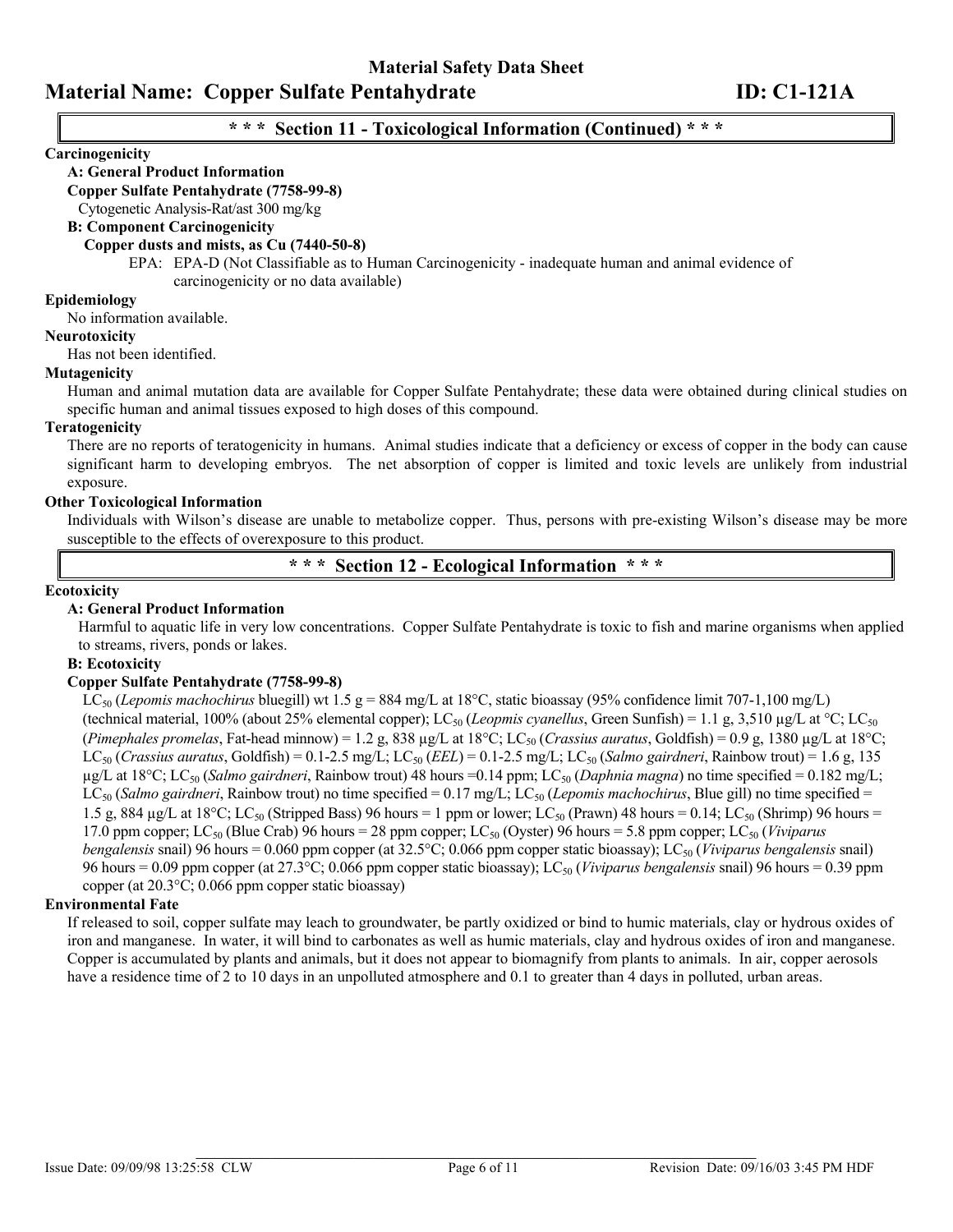## **\* \* \* Section 13 - Disposal Considerations \* \* \***

#### **US EPA Waste Number & Descriptions**

### **A: General Product Information**

This product is a registered pesticide.

#### **B: Component Waste Numbers**

No EPA Waste Numbers are applicable for this product's components.

#### **Disposal Instructions**

All wastes must be handled in accordance with local, state and federal regulations or with regulations of Canada and its Provinces. This material can be converted to a less hazardous material by weak reducing agents followed by neutralization. Do not reuse empty containers. Do not rinse unless required for recycling. If partly filled, call local solid waste agency or (1-800-CLEANUP or equivalent organization) for disposal instructions. Never pour unused product down drains or on the ground.

#### **Pesticide Disposal**

Pesticide wastes are acutely hazardous. Improper disposal of excess pesticides, spray mixtures, or rinsate is a violation of U.S. Federal and Canadian Law. If these wastes cannot be disposed of by use, according to product label instruction, contact your U.S. State, or Canadian Province Pesticide or Environmental Control Agency, or the hazardous waste representative at the nearest U.S. EPA Regional Office, or the offices of Environment Canada for guidance.

# **\* \* \* Section 14 - Transportation Information \* \* \***

NOTE: The shipping classification information in this section (Section 14) is meant as a guide to the overall classification of the product. However, transportation classifications may be subject to change with changes in package size. Consult shipper requirements under I.M.O., I.C.A.O. (I.A.T.A.) and 49 CFR to assure regulatory compliance.

#### **US DOT Information**

**Shipping Name:** Environmentally Hazardous Substance, solid, n.o.s. (cupric sulfate)

**Hazard Class:** 9 (Miscellaneous Hazardous Material)

**UN/NA #:** UN 3077

**Packing Group:** III

**Required Label(s):** Class 9 (Miscellaneous Hazardous Materials)

**RQ Quantity:** 10 lbs (4.54 kg)[Cupric Sulfate]

**Additional Shipping Information:** Cupric Sulfate is a Severe Marine Pollutant (49 CFR 172.322) and requires the marine pollutant mark for vessel transportation. Because Copper Sulfate is listed as a Severe Marine Pollutant as found in Appendix B to 172.101and when shipped by vessel, each inner package which exceeds 500 g (17.6 oz) will need a marine pollutant marking, UNcertified package, marked with the Proper Shipping Name, UN Number will be required when shipped by vessel, when each inner package exceeds 500 g (17.6 oz).

**Limited Quantity Shipments**: Inner packagings less than 500 g (17.6 oz) will not need to be in a UN-approved box and will not need a Marine Pollutant marking. Such shipments need not be marked with the Proper Shipping Name of the contents, but shall be marked with the UN Number (3077) of the contents, preceded by the letters "UN", placed within a diamond. The width of the line forming the diamond shall be at least 2 mm; the number shall be at least 6 mm high. The total weight of each outer packaging cannot exceed 30 kg (66 lb). For a shipment by air the Class 9 label will be required.

#### **Domestic Transportation Exception:**

49 CFR 172.504(f)(9) Domestic transportation, a Class 9 placard is not required. A bulk packaging containing a Class 9 material must be marked with the appropriate identification number displayed on a Class 9 placard, an orange panel or a white-square-onpoint display configuration as required by subpart D of this part. 49 CFR 172(d)(3) allows the use of the Class 9 placard to replace the marine pollutant marking for domestic shipments.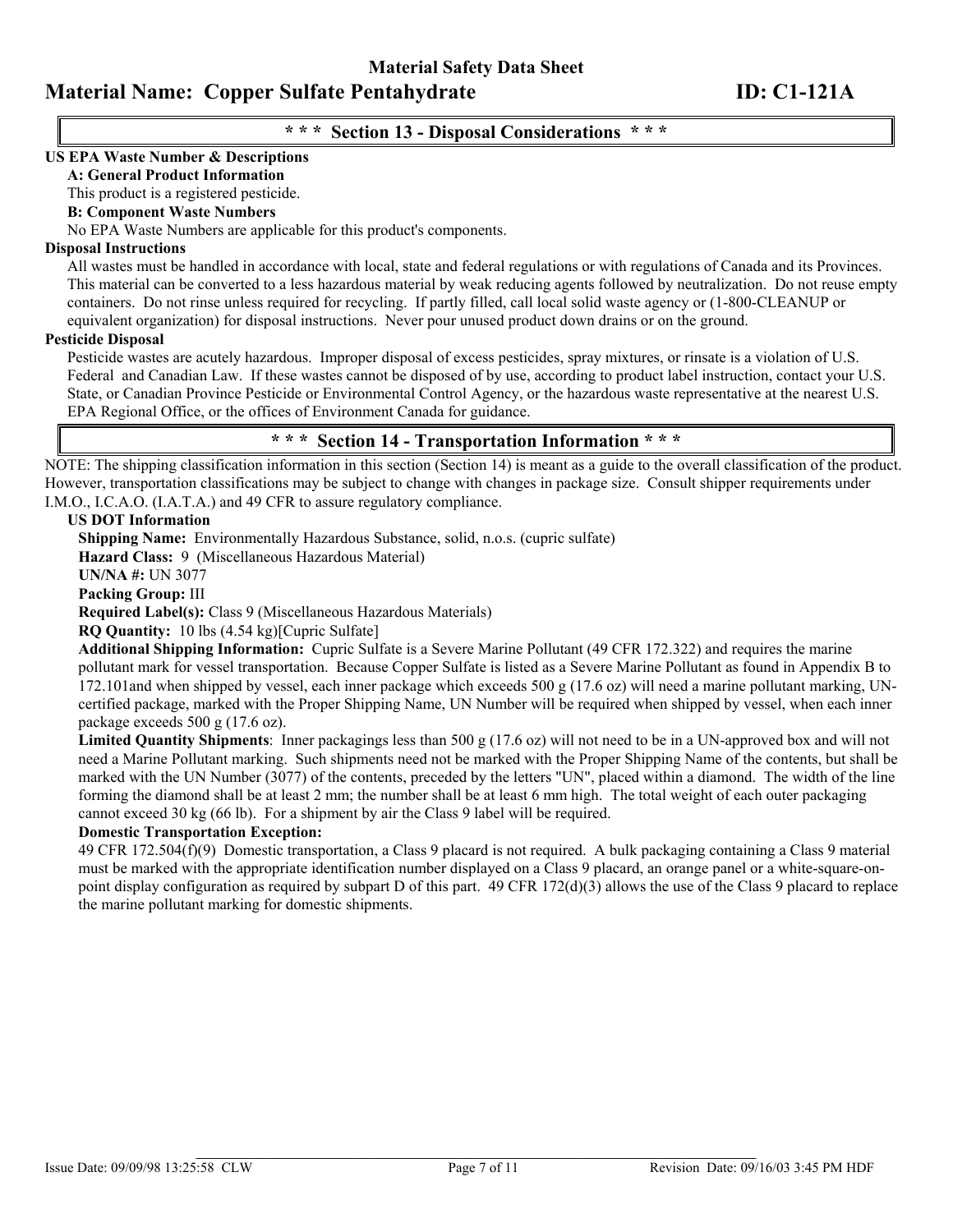# **\* \* \* Section 14 - Transportation Information (Continued)\* \* \***

#### **International Air Transport Association (IATA)**

For Shipments by Air transport: We classify this product as hazardous (Class 9) when shipped by air because 49 CFR 173.140 (a). "For the purposes of this subchapter, miscellaneous hazardous material (Class 9) means a material which presents a hazard during transportation, but which does not meet the definition of any other hazard class. This class includes: (a) Any material which has an anesthetic, noxious, or other similar property which could cause extreme annoyance or discomfort to a flight crew member so as to prevent the correct performance of assigned duties." **Proper Shipping Name:** Environmentally hazardous substance, solid, n.o.s. (cupric sulphate) **Hazard Class:** 9 **UN:** UN 3077 **Packing Group:** III **Passenger & Cargo Aircraft Packing Instruction:** 911 **Passenger & Cargo Aircraft Maximum Net Quantity:** No Limit **Limited Quantity Packing Instruction (Passenger & Cargo Aircraft):** Y911 **Limited Quantity Maximum Net Quantity (Passenger & Cargo Aircraft):** 30 kg **Special Provisions:** A97 **ERG Code:** 9L **Limited Quantity Shipments:** Such shipments must be marked with the proper shipping name, UN number, and must be additionally marked with the words LIMITED QUANTITIES or LTD. QTY. The total weight of each outer packaging cannot exceed 30 kg (66 lb.) . For a shipment by air the class 9 label will be required **International Maritime Organization (I.M.O.) Classification**  For shipments via marine vessel transport, the following classification information applies. **Proper Shipping Name:** ENVIRONMENTALLY HAZARDOUS SUBSTANCE, SOLID, N.O.S. (Cupric sulfate) **Hazard Class:** class 9 **UN #:** UN3077 **Packing Group:** III **Special Provisions:** 274, 909, 944 **Limited Quantities:** 500g. **Packing Instructions:** P002, LP02 **Packing Provisions** PP12 **EmS:** Fire F-A Spill S-F **Stowage and Segregation:** Category A **Marine Pollutant:** This material is considered a severe marine pollutant by the IMO and shipments of the material must carry the marine pollutant mark label. Refer to IMO Amendment 31-02 Chapter 2.10. **Limited Quantity Shipments:** Inner packaging less than 500 g (17.6 oz) will not need to be in a UN-approved box and will not need a Marine Pollutant marking. Such shipments need not be marked with the Proper Shipping Name of the contents, but shall be marked with the UN Number (3077) of the contents, preceded by the letters "UN", placed within a diamond. The width of the line forming the diamond shall be at least 2 mm; the number shall be at least 6 mm high. The total weight of each outer packaging cannot exceed 30 kg (66l) .

### **\* \* \* Section 15 - Regulatory Information \* \* \***

## **US Federal Regulations**

### **A: General Product Information**

Copper Sulfate Pentahydrate (CAS # 7758-99-8) is listed as a Priority and Toxic Pollutant under the Clean Water Act.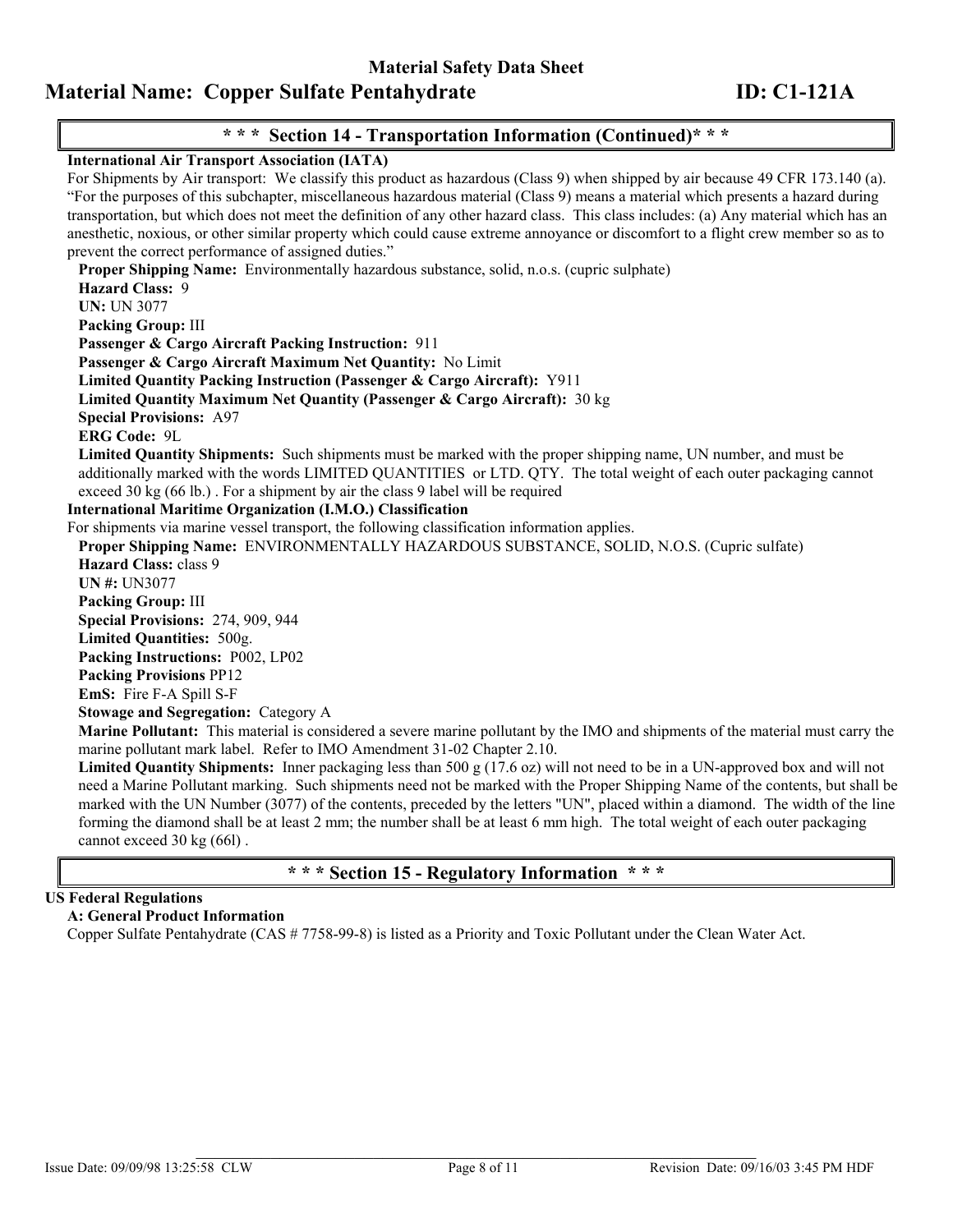## **\* \* \* Section 15 - Regulatory Information (Continued)\* \* \***

### **US Federal Regulations (continued)**

#### **B: Component Analysis**

This material contains one or more of the following chemicals required to be identified under SARA Section 302 (40 CFR 355 Appendix A), SARA Section 313 (40 CFR 372.65) and/or CERCLA (40 CFR 302.4):

#### **Copper Compounds (7440-50-8)**

SARA 313: final RQ = 5000 pounds (2270 kg) Note: No reporting of releases of this substance is required if the diameter of the pieces of the solid metal released is equal to or greater than 0.004 inches.

#### **Cupric Sulfate (7758-98-7)**

CERCLA: final  $RQ = 10$  pounds (4.54 kg)

#### **C: Sara 311/312 Tier II Hazard Ratings:**

| Component                   | CAS #     | Fire<br>Hazard | Reactivity<br>Hazard | <b>Pressure</b><br><b>Hazard</b> | Immediate<br><b>Health Hazard</b> | Chronic<br><b>Health Hazard</b> |
|-----------------------------|-----------|----------------|----------------------|----------------------------------|-----------------------------------|---------------------------------|
| Copper Sulfate Pentahydrate | 7758-99-8 | No             | No                   | No                               | Yes                               | Yes                             |

#### **State Regulations**

#### **A: General Product Information**

#### **California Proposition 65**

Copper Sulfate Pentahydrate is not on the California Proposition 65 chemical lists.

#### **B: Component Analysis - State**

The following components appear on one or more of the following state hazardous substance lists:

| Component                       | CAS #     | CА             | FL             | MA             | <b>MN</b> | NJ             | - PA |
|---------------------------------|-----------|----------------|----------------|----------------|-----------|----------------|------|
| Copper                          | 7440-50-8 | Yes            | N <sub>0</sub> | Yes            | No.       | Yes            | Yes  |
| fume, dust and mists<br>Copper. | N/A       | N <sub>0</sub> | Yes            | N <sub>0</sub> | Yes       | N <sub>0</sub> | Yes  |
| Copper Sulfate Pentahydrate     | 7758-99-8 | N <sub>o</sub> | N <sub>0</sub> | N <sub>0</sub> | No        | Yes            | Yes  |

#### **Other Regulations**

#### **A: General Product Information**

When used as a pesticide, the requirements of the U.S. Federal Insecticide, Fungicide and Rodenticide Act (FIFRA), or requirements under the Canadian Pest Control Act, are applicable. **B: Component Analysis - Inventory**

| . www.ww.circle.com<br>$\cdots$                       |                                            |                        |                |                  |  |  |  |  |
|-------------------------------------------------------|--------------------------------------------|------------------------|----------------|------------------|--|--|--|--|
| Component                                             | СЛО П                                      | <b>TO O</b><br>1 5 C A | <b>DSL</b>     | 'INF <i>C</i> 'S |  |  |  |  |
| $\sim$<br>Pentahydrate<br>utate<br>$\cup$ opper<br>Sυ | 7750<br>$^{\circ}$ 99- $\lambda$<br>$20 -$ | Excepted               | N <sub>0</sub> | Yes              |  |  |  |  |

Although this compound is not on the TSCA Inventory, it is excepted as a hydrate of a listed compound, Copper Sulfate (CAS  $#$ 7758-98-7), per 40 CFR 710.4 (d)(3) and 40 CFR 720.30 (h)(3). Under this section of TSCA, any chemical substance which is a hydrate of a listed compound is excepted.

### **C: Component Analysis - WHMIS IDL**

The following components are identified under the Canadian Hazardous Products Act Ingredient Disclosure List:

| ست<br><b>Component</b>                            | UAD #           | <b>Minimum</b><br>Concentration |  |  |
|---------------------------------------------------|-----------------|---------------------------------|--|--|
| $\sim$<br>$\cup$ opper<br>sultate<br>Pentahydrate | 7750<br>8-99-8د | percent                         |  |  |

#### **ANSI Labeling (Z129.1):**

**DANGER!** MAY BE FATAL IF SWALLOWED. CAUSES SKIN AND EYE IRRITATION. HARMFUL IF INHALED. Keep from contact with clothing. Do not taste or swallow. Do not get on skin or in eyes. Avoid breathing dusts or particulates. Keep container closed. Use only with adequate ventilation. Wash thoroughly after handling. Wear gloves, goggles, faceshields, suitable body protection, and NIOSH-approved respiratory protection, as appropriate. **FIRST-AID:** In Case of Contamination of Skin or Clothing: Take off contaminated clothing. Rinse skin immediately with plenty of water for 15-20 minutes. In Case of Contamination of Eyes: Hold eye open and rinse slowly and gently with water for 15-20 minutes. Remove contact lenses, if present, after the first 5 minutes, then continue to rinse eye. If Inhaled: Move person to fresh air. If person is not breathing, call 911 or an ambulance, then give artificial respiration, preferably by mouth to mouth, if possible. If Ingested: Call poison control center or doctor immediately for treatment advice. Have person sip a glass of water if able to swallow. Do not induce vomiting unless told to do so by the poison control center or doctor. Do not give anything by mouth to an unconscious person. Call a poison control center or doctor for treatment advice. Have the product container or label with you when calling a poison control center or doctor, or going for treatment. In the event of a medical emergency, you may also contact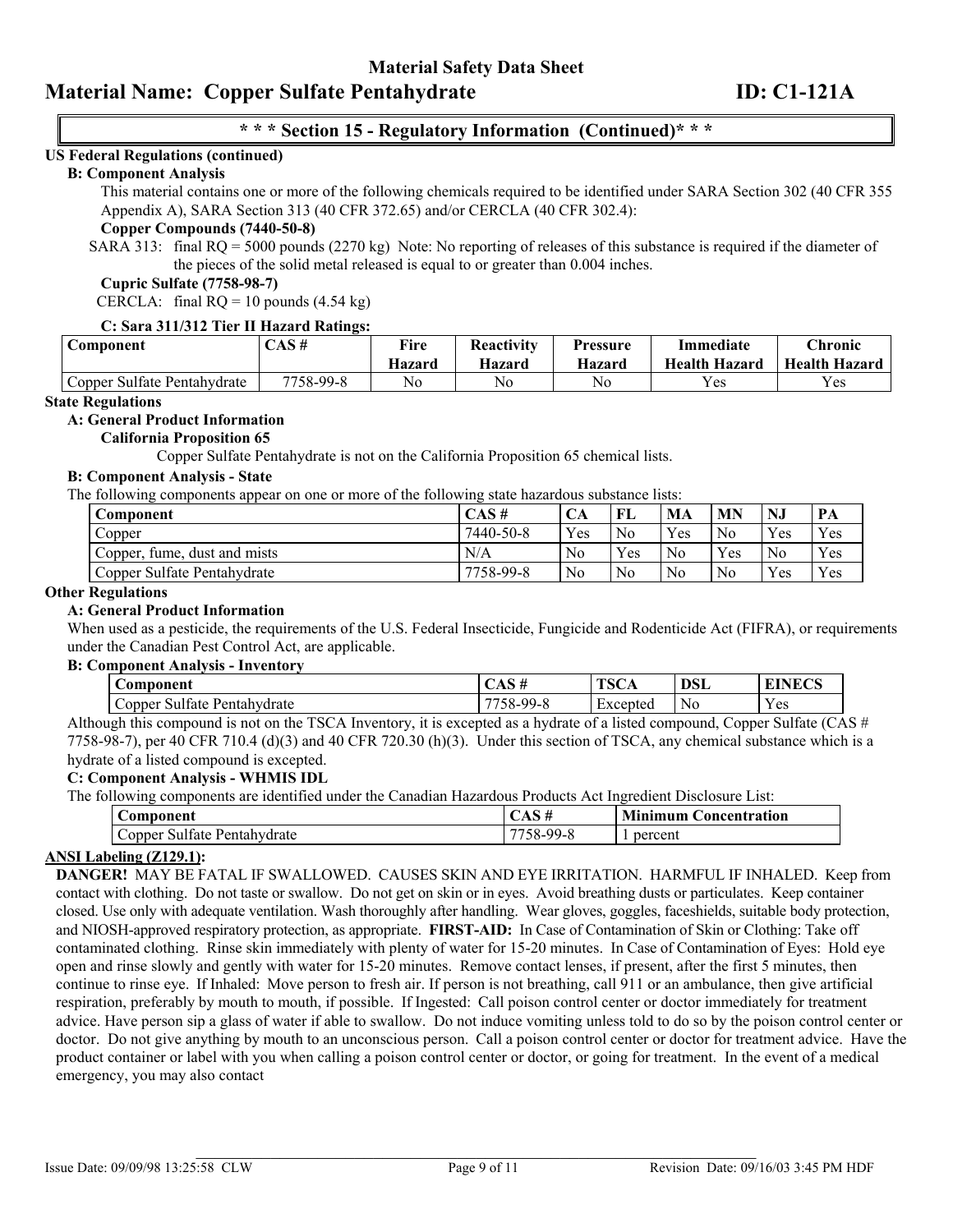# **Material Safety Data Sheet Material Name: Copper Sulfate Pentahydrate ID: C1-121A**

# **\* \* \* Section 15 - Regulatory Information (Continued) \* \* \***

The National Pesticide Information Center at 1-800-858-7378. **IN CASE OF FIRE:** Use water fog, dry chemical, CO<sub>2</sub>, or "alcohol" foam. **IN CASE OF SPILL:** Absorb spill with inert material. Place residue in suitable container. Consult Material Safety Data Sheet for additional information.

**Labeling Information for Pesticide Use of Product:** 

#### **DANGER! HAZARD TO HUMANS AND DOMESTIC ANIMALS.**

**DANGER: CORROSIVE:** Causes eye damage and irritation to the skin and mucous membrane. Harmful or fatal if swallowed. Do not get in eyes, on skin or on clothing. Do not breathe dust or spray mist. May cause skin sensitization reactions to certain individuals.

**PERSONAL PROTECTIVE EQUIPMENT:** Applicators and other handlers must wear long-sleeved shirt and long pants, chemicalresistant gloves, made of any water-proof material, shoes, plus socks and protective eyewear. Discard clothing and other absorbent materials that have been drenched or heavily contaminated with this solutions of this product. Do not reuse such contaminated items. Follow manufacturer's instructions for cleaning and maintaining PPE. If no such instructions for reusable items exist, wash using detergent and hot water. Keep and wash PPE separately for other laundry.

**USER SAFETY RECOMMENDATIONS:** Persons using this product should wash hands before eating, drinking, chewing gum, using tobacco or using the toilet. Remove clothing immediately if contaminated by the pesticide. Wash contaminated clothing thoroughly and put on clean clothing. Remove PPE immediately after use with this product. Wash outside of gloves and other equipment before removing. After removal of PPE, wash thoroughly and change into clean clothing.

**ENVIRONMENTAL HAZARDS:** This product is toxic to fish. Direct application of Copper Sulfate to water may cause a significant reduction in populations of aquatic invertebrates, plants and fish. Do not treat more than one-half of lake or pond at one time in order to avoid depletion of oxygen from decaying vegetation. Allow 1 to 2 weeks between treatments for oxygen levels to recover. Trout and other species of fish may be killed at application rates recommended on this label, especially in soft or acid waters. However, fish toxicity generally decreases when the hardness of the water increases. Do not contaminate water by cleaning of equipment of disposal of wastes. Consult local State Fish and Game Agency before applying this product to public waters. Permits may be required before treating such waters.

**STORAGE AND DISPOSAL:** PROHIBITIONS: Do not contaminate water, food or feed by storage or disposal. Open burning and dumping is prohibited. Do not re-use empty containers. Keep pesticide in original container. Do not put concentrate or dilutions of concentrate in food r drink containers. Pesticide wastes are acutely hazardous. Improper disposal of excess pesticide, spray mixture or rinsate is a violation of Federal law. If these wastes cannot be disposed of by use, according to label instructions, contact your State Pesticide or Environmental Control Agency, or the Hazardous Waste Representative at the nearest EPA Regional Office for guidance. Completely empty bag of product into application equipment. Dispose of empty bag in a sanitary landfill or by incineration, or if allowed by State and local authorities, by burning. If burned, avoid smoke.

**DIRECTIONS FOR USE:** It is a violation of Federal Law to use this product inconsistent with its labeling. Do not apply this product in a way that will contaminate workers or other persons, either directly or through drift. Only protected handlers may be in the area during application. For requirements specific to your State, consult the agency responsible for your pesticide regulations.

**AGRICULTURAL USE REQUIREMENTS:** Use this product only in accordance with its labeling and with the Worker Protection Standard, CFR Part 170. This standard contains requirements for the protection of agricultural workers on farms, forests, nurseries and greenhouses, and handlers of agricultural pesticides. The Standard contains requirements for the training, decontamination, notification, and emergency assistance. It also contains specific instructions and exceptions pertaining to the statements on this label about personal protective equipment (PPE), and restricted-entry interval. These requirements only apply to uses of this product that are covered under the Worker Protection Standard. Do not apply this product in a way that will contaminate workers or other persons, either directly or through drift. Only protected handlers may be in the area during application. Do not allow worker entry into treated areas during the restricted interval (REI) of 24 hours. PPE required for early entry to treated areas that is permitted under the Worker Protection Standard and that involves contact with anything that has been treated, such as plants, soil or water, is" Coveralls, waterproof gloves, shoes, plus socks and protective eyewear.